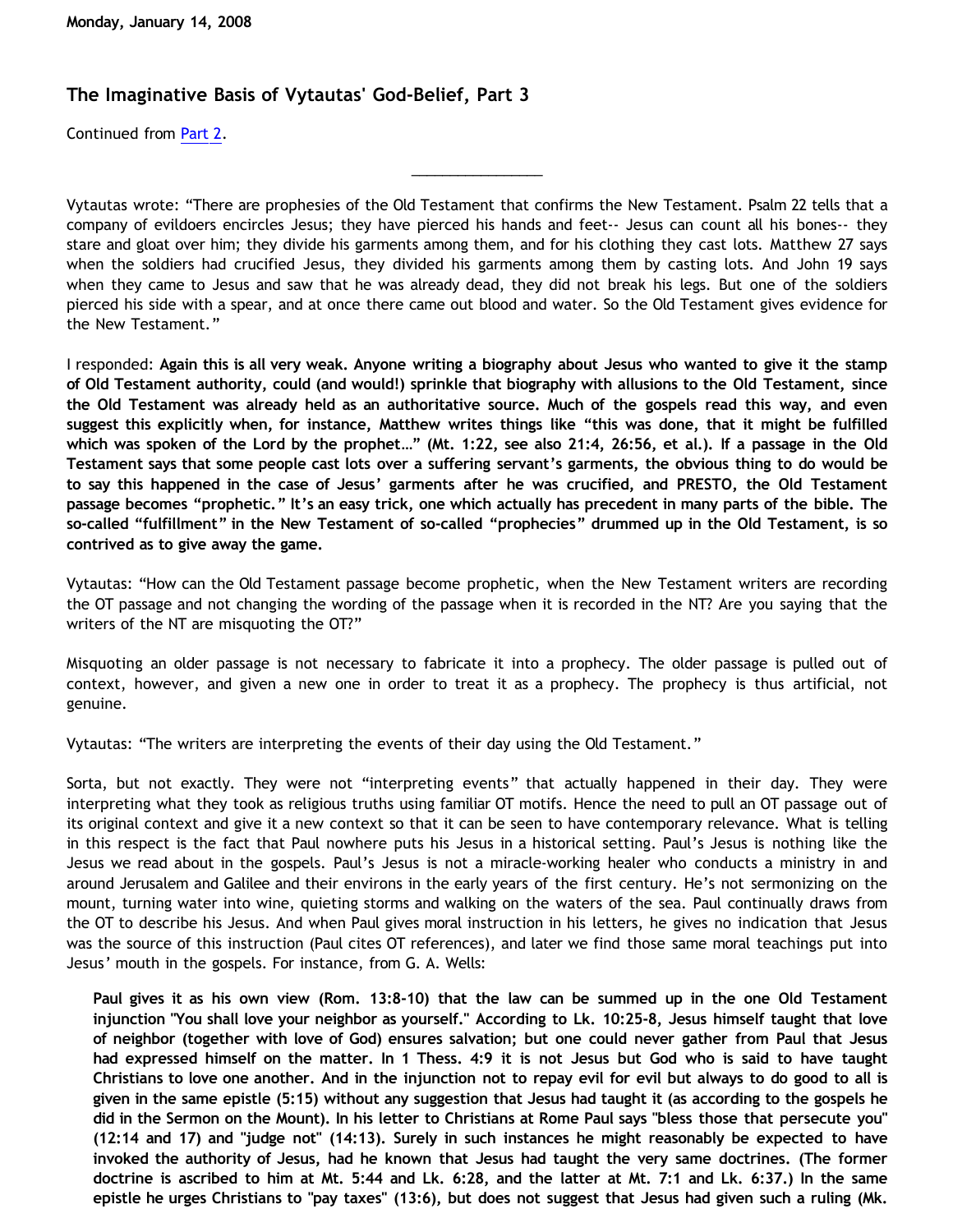**12:17). It is much more likely that certain precepts concerning forgiveness and civil obedience were originally were originally urged independently of Jesus, and only later put into his mouth and thereby stamped with supreme authority, than that he gave such rulings and was not credited with having done so by Paul and… by other early Christian writers. (***The Historical Evidence for Jesus***, p. 33.)**

The end result is that Jesus is a concoction, not only in the gospels, but also in Paul's letters.

Vytautas: "The NT writers understood that what was written in the OT and uses those passages to explain the events that were happening in the gospel days. David in Psalm 22 was writing about Jesus since the events match up with the account of the crucifixion."

On the contrary. The later writers took elements in the Psalm, for instance, as cues for the story they were concocting in order to utilize themes and motifs which were already familiar to them. The result is to make it seem like the story was foreseen by some prophet in the past. The elements are retold, but in a new context, one that is completely fictional, but because the elements are borrowed from earlier writings, the new context now has a significance that it would not have had were it completely fresh. This is the Jewish practice of midrash: isolating verses found in the Old Testament and reworking them into a new story. The author of the Psalm nowhere mentions someone named Jesus. But the elements in the Psalm were extracted from the Psalm and reworked, so that they told a new story, a story intended to be taken symbolically rather than as history.

I wrote: **That's not a "better explanation" by any rational measure. A better, rational explanation is that we're reading a legend that has germinated from relatively more inert seeds. Are you saying that is not possible?**

\_\_\_\_\_\_\_\_\_\_\_\_\_\_\_\_\_

Vytautas: "When we deal with history, we cannot accept what is only possible but we should have good evidence to the events that we say happen."

On my worldview, to suppose that something is possible already requires some evidence to begin with. While some might say, for instance, that "it is possible that there is a colony of water-breathing men living in a city on the bottom of the Atlantic," I would say, "show me the evidence." I wouldn't accept this claim into the category of " possible" without at least some objective backing.

Vytautas: "A legend did not germinate since the gospels were written during the apostle's lifetimes who were eyewitnesses to the events."

How do you know this? We know very little about the apostles. We don't know their birthdates and death dates. We don't know where they lived. And even if they were still alive when, say, Mark was written, how does this indicate that what is recorded in Mark could not have been legend? It's curious how apologists seem to think that the apostles were over the authors' shoulders, supervising the editing process of their narratives. The evidence shows that the gospels were not in general circulation until the mid-second century at the very earliest. And, as I pointed out above, Paul nowhere puts his Jesus in a historical setting. It is only because Christians are used to reading Paul's letters through gospel-colored goggles that they assume Paul is talking about a man who lived in recent decades. But nothing Paul gives (in the genuinely Pauline letters anyway) indicates this.

Vytautas: "Germinated from relatively more inert seeds sound curious. I think it means there is not much evidence to show the New Testament is historical."

The New Testament itself shows a track record of legendary development. In the earliest letters we don't find the Jesus described in the later narratives. By the time the evangelists got around to writing their gospel stories, the Jesus story had developed quite a bit from the days of Paul.

Vytautas: "There is also the testimony of Jesus who claims to be God."

We have nothing from Jesus' own hand to serve as his own "testimony." We only have what later writers, well after Jesus had allegedly "died and resurrected and ascended," had inserted into Jesus' mouth. And many of the things which he is made to say are found in the OT and in Paul's letters, even though Paul nowhere indicates that Jesus said the things that the gospels attribute to him in an early ministry in and around Jerusalem in the first century. That's not "testimony of Jesus." That's concocted narrative.

Vytautas: "He said, truly, truly, I say to you, before Abraham was, I am (John 8:58). If Jesus is a person who claims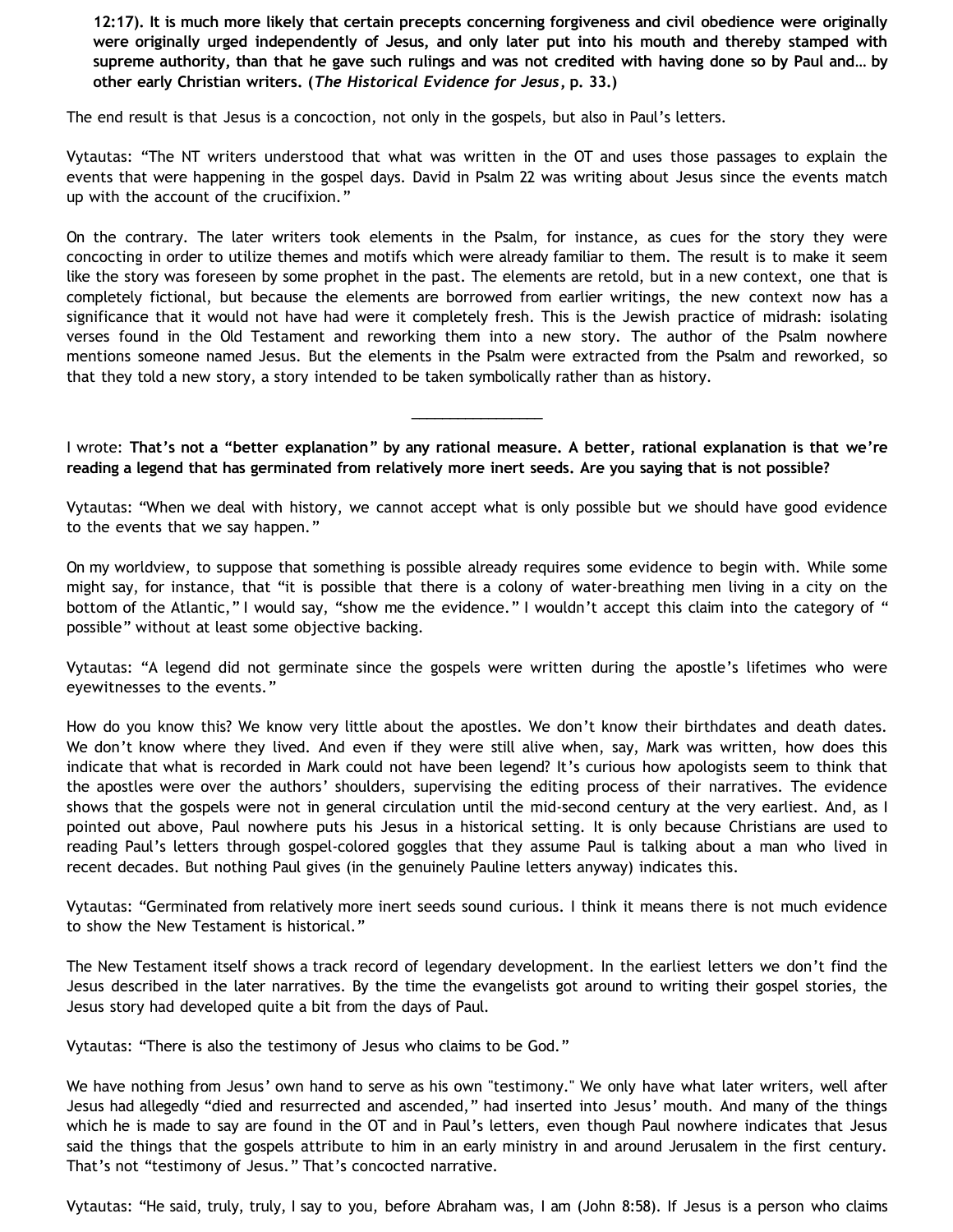to be God and is not God or insane, then his life of healing the sick and feeding the hungry does not match up to someone who lies about being God or is insane, since liars and insane people would act in accord to what they actually are."

And if the stories of Jesus as a healer of the sick (stories which none of the early epistle writers corroborate) are legends, then there's no need to think of Jesus as either insane or deceptive. Quite simply, Jesus is a religious invention, nothing more.

\_\_\_\_\_\_\_\_\_\_\_\_\_\_\_\_\_

I wrote: **Besides, in the case of I Cor. 15, which refers to a large group of people who supposedly saw Jesus, it's important to keep in mind that this one reference does not constitute mass corroboration. That Christian apologists seem to think it does only shows how silly their position is, and how desperate they are to defend it. It is the statement of one man artificially given the weight of many. So there's really no need to assert mass hallucination here. Although mass hallucination has been shown to be possible (really, are you expecting me to accept that mass hallucination is not possible, but resurrection of the dead is?), if the very claim that the people in question is very shaky at best, as in the case of the anonymous 500 brethren in I Cor. 15, then it's moot to begin with.**

Vytautas: "I have not heard reports of claiming mass hallucination of 500 seeing the same person at once."

Do some research. There are some amazing firsthand anecdotes out there, many of them in recent times.

Vytautas: "Perhaps you think the 500 saw a cloud in the sky or a tree that looks like Jesus, but that cannot be shown from the text."

The point is that extremely little can be shown from the text, at least so far as the Christian faith program is concerned. It doesn't name one individual among these alleged 500 brethren, and does not say what they saw, what they experienced, where it happened, when it happened, etc. If there were 500 people who "saw" something, there's no reason to suppose it was anything more than what [Canon Michael Cole](http://bahnsenburner.blogspot.com/2006/06/carr-vs-cole.html) is said to have experienced. So even on its own indicators, there's far too little in I Cor. 15 to corroborate anything like what we read in the gospel narratives or the book of Acts.

Vytautas: "Paul propose [purpose?] was to help solve problems for those at the church at Corinth and giving the citation of the 500 witnesses would be one of those solutions, so that the Corinthians could have checked out the matter for themselves at the time."

What purpose did Paul have where a conspicuously scant allusion to an anonymous 500 brethren who supposedly had some unspecified experience of Jesus at some unspecified place at some unspecified time would have sufficed, but details about Paul's own conversion experience would be inappropriate? Again, [as I asked in my last posting,](http://bahnsenburner.blogspot.com/2008/01/imaginative-basis-of-vytautas-god_13.html) how can we suppose that "the Corinthians could have checked out the matter for themselves" when Paul gives none of the details they would need to follow up on his report?

Vytautas: "If it was mass corroboration, we would have 500 written accounts that Jesus rose from the dead, but we do not have these records."

Right. We don't even have one record of any individual claiming to be among those 500 brethren, who had some unspecified experience at some unspecified location at some unspecified time. There is zero corroboration here. Indeed, Paul never mentions it again in any of his letters.

\_\_\_\_\_\_\_\_\_\_\_\_\_\_\_\_\_

I asked: **What "other testimony"? Where is that "other testimony"? Essentially, you're saying that the virgin birth is hearsay for the author who put it in his biographical narrative of Jesus. Historically speaking, that's as unreliable as it gets. Yet you want people to believe this as if it held sway over their lives forever. You're emotionally invested in the story, just as you're emotionally invested in the outcome of our discussion.**

Vytautas: "If personal knowledge is reliable, and if we can report that knowledge to others, then hearsay evidence is reliable evidence if the person testifying to the event has reliable information."

So why suppose Paul had "reliable information" when he mentions the 500 brethren in I Corinthians 15? What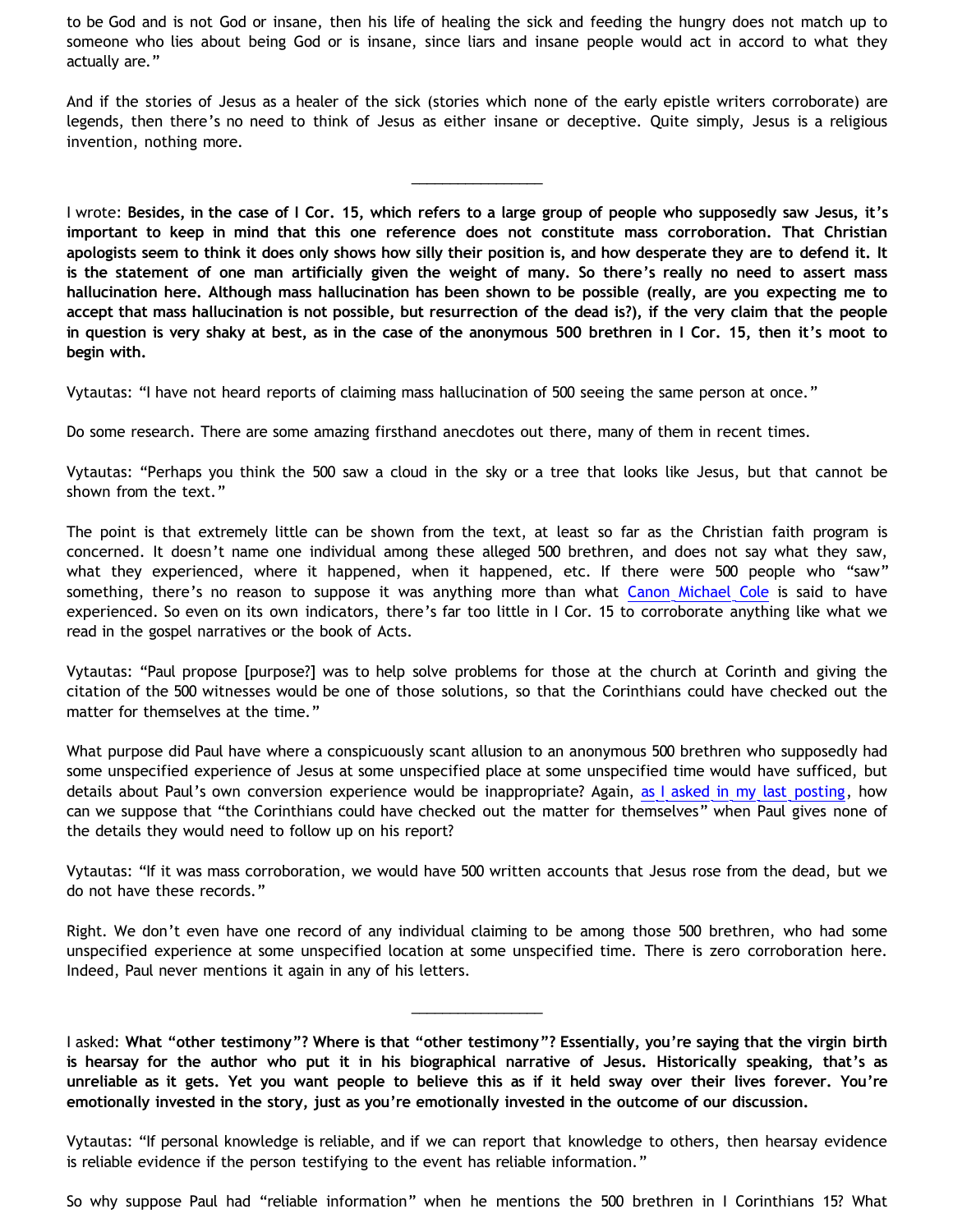evidence supports this assumption? Who were the 500 brethren? Where were they gathered when they "saw" Jesus? When did this happen? What specifically did they "see"? What "information" does Paul himself even give of the event itself, let alone his sources? To call this reference threadbare would be an understatement. Also, if Paul is reciting a creedal formulation (such as Christian apologist Craig Blomberg insists), then why suppose there is any " personal knowledge" of the event on Paul's part? At this rate, it wouldn't even be hearsay, but essentially a propagandizing slogan, as reliable as a verse from a pop tune.

Vytautas: "If we do not allow for hearsay evidence, then we cannot be sure if knowledge can be communicated from one person to another."

Let's not also overlook the *content* of the hearsay in question. If an acquaintance of mine returns home after a trip overseas, and he mentions how he heard of 500 people who saw a 900 foot tall giant walking through the rainforest, do you think we should trust this account as "historically reliable"? Where's your judgment, Vytautas?

Vytautas: "So if you have knowledge of history, it can only be if you seen the event yourself."

I've never argued this. Indeed, you're taking an all-or-nothing approach here. Either we accept every statement as historically reliable, or none at all. I do not ascribe to this policy. Rather, I ascribe to the policy that rational judgment decides all. This would entail rejecting irrational accounts, including claims about ["the supernatural.](http://www.geocities.com/katholon/Bahnsen_Supernatural.htm)"

Vytautas: "But communication of ideas is reliable when people share a common language and live in the general area during ancient times."

Notice how minimal this criterion is. It allows no room for rational judgment. On the basis you endorse here, if the account of 500 unnamed persons witnessed a 900 foot tall giant walking through an unspecified rainforest at an unspecified time were conveyed to me in "a common language" and the person telling me about it is a contemporary who lives in the same general area as I do, I would have to accept this "testimony" as "reliable communication." Thanks to the choices I have made in life, I have more judgment than this.

Vytautas: "Plus Isaiah prophesies of the virgin birth (Isa 7:14) that Matthew and Luke record. The Hebrew term can be translated young woman, but it can also be translated virgin."

If it is the case that "the Hebrew term can be translated young woman," then why suppose that Isaiah was talking about a virgin? What in the Isaiah passage itself indicates that he was writing specifically about a virgin? Also, what in the Isaiah passage indicates that he was writing specifically about an woman named Mary who lived several hundred years after Isaiah? What gives the author of Matthew the warrant to suppose that Isaiah had Mary in mind? Again, what we have here is a case of midrash: either the author of Matthew, or a source which he incorporated into his elaboration of Mark's gospel, took the Isaiah passage and reworked it so that it would have reference to a contemporary individual that is nowhere in mind in the original Isaiah passage. Since this is one way how legends are nurtured along, it should be no surprise why Paul never mentions the part about Jesus being born of a virgin. For Paul, Jesus wasn't born of a virgin. When he has occasion to mention Jesus' birth into the world (cf. Gal. 4:4), Paul fails to corroborate the later story element that Jesus was born of a virgin.

\_\_\_\_\_\_\_\_\_\_\_\_\_\_\_\_\_

Vytautas: "Matthew was one of the 12 apostles, so that he had contact with Jesus who would have obtained information about his birth from Mary and Joseph."

Where do we learn this about Matthew's sources? What supports these assumptions about the author of Matthew?

Vytautas wrote: "[The author of the gospel of Matthew] sensed the people who witnessed the event [Jesus' virgin birth] that gave the testimony."

I asked: **So, what people did he sense? Who are these "people who witnessed the event that gave the testimony"? Why didn't those people record their testimony themselves? And think of the time span here. Earliest dates for the writing of the gospel of Matthew put it to 70 AD, if not later. When was Jesus born? At least 70 years prior to Matthew's writing. Whoever these "people who witnessed the event" of Jesus' virgin birth would have been adults at the time it allegedly happened. So some 70 or 80 years later, they're telling this guy Matthew that Jesus ' mother was a virgin when she gave birth to him? Come now, Vytautas, surely you don't expect me to believe this, do you?**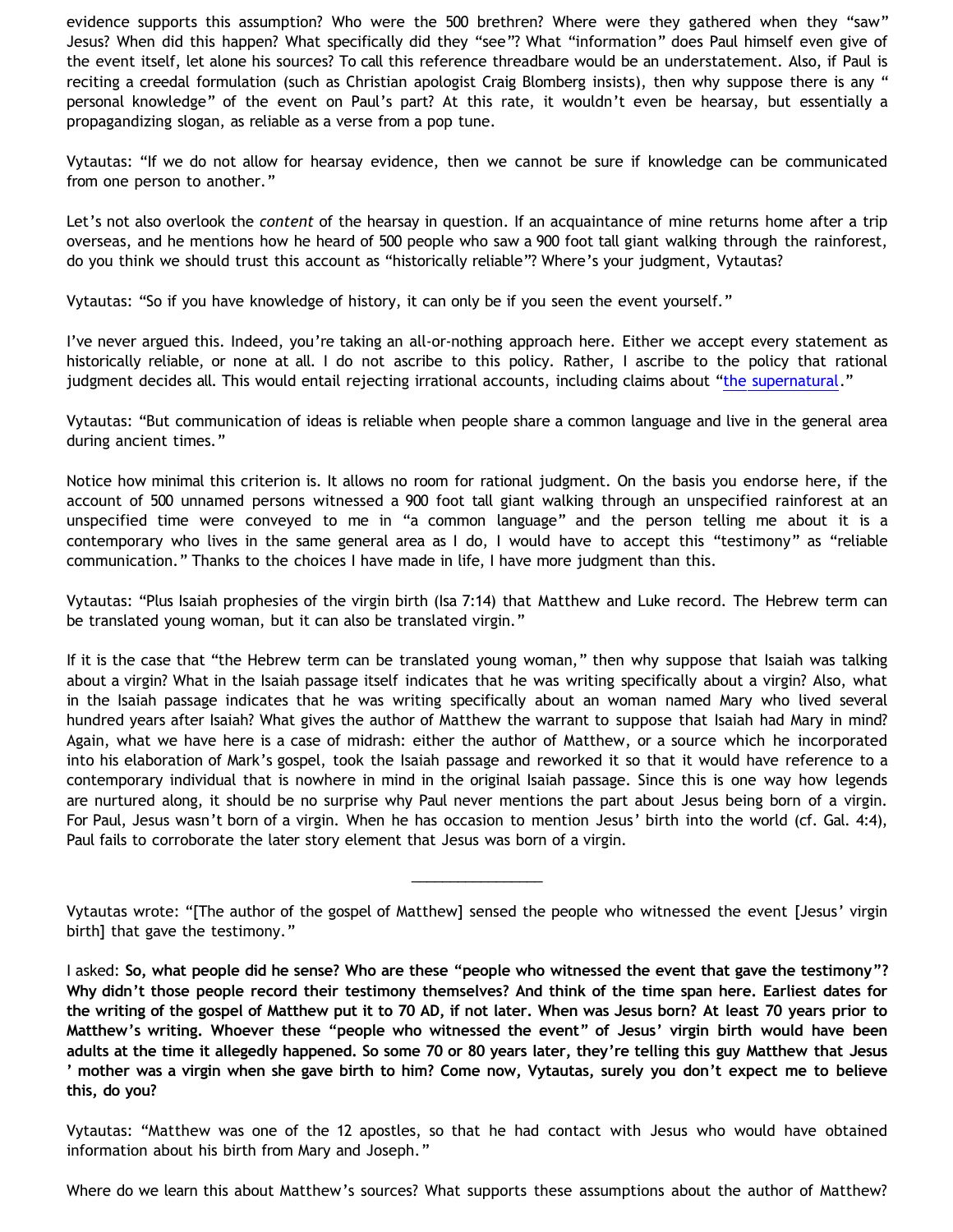You seem to assume it's simply not possible for the author of Matthew to have either invented the virgin birth story, or that he got it from an unreliable source, or that the story of Jesus' virgin birth was not inspired by a midrashic reworking of an unrelated passage in Isaiah. Why is that?

Vytautas: "Paper was scarce during the gospel days, so that people did not write as much as people today who could write on blogs."

Okay. So? Is it supposed to follow from this point that everything we read in the gospel of Matthew is historically true? The scarcity of writing materials does not in any way argue for the truth of what is written with them.

Vytautas: "A late date is given for the gospels, since scholars assume that the theology had to develop over time,"

A relatively later date is given to the gospel of Matthew because it was obviously modeled on the gospel of Mark to a very large degree. This means the gospel of Mark had to have been written earlier than Matthew. Scholars generally put the date of the writing of the gospel of Mark around AD 70. Thus the writing of Matthew, since it drew heavily on the gospel of Mark, would have come later, perhaps by a decade or more.

And indeed, the theology *evolve* over time, and in different directions in different communities (a comparison of theological points between those in, say, Paul's letters and those in the epistle of James, for instance, or those in the different gospels, or between those in the early epistolary strata and the latter narrative strata, will show this). We see the evolution of theological points continue beyond the documents of the New Testament, and well into the third, fourth and fifth centuries, even to this day, they are still evolving. This evolution follows a ping-pong course, resulting from the antiphonal discourse that takes places in every generation. Just as today, we see different strains of apologetics (see for instance the book *Five Views on Apologetics*, edited by Cowan & Gundry), we also see the continued, further splintering of the Jesus cult into thousands of different divisions, sects, denominations, etc. It is a never-ending process of evolution producing a never-ending cornucopia of takes on the Jesus motif.

Vytautas: "but we can see internally in the gospel of Matthew that there are several references to money and taxes because Matthew was a tax collector and would have interest in these things (Mat 17:24-27, Mat 18:22-35, Mat 20:1-16, Mat 22:16-22)."

A few "references to money and taxes" are not sufficient to mean that the author was actually a tax collector. There are several references to money in the gospel of Mark, and if Matthew were modeled on Mark, it would not be surprising to see references to money in Matthew also. There are numerous mentions of money in Luke-Acts as well. Would this indicate that the author of these narratives was a tax collector instead of a physician? In fact, a search of the [keyword](http://www.biblegateway.com/keyword/?search=tax&version1=9&searchtype=all&bookset=2) ["tax"](http://www.biblegateway.com/keyword/?search=tax&version1=9&searchtype=all&bookset=2) reveals several mentions of "tax" in the gospel of Luke and the book of Acts. On the reasoning you offer here, Luke at least should have been written by a publican. No?

Vytautas wrote: "But you would prefer that we dismiss this and accept, for apparently no good reason whatsoever, that Matthew took drugs."

\_\_\_\_\_\_\_\_\_\_\_\_\_\_\_\_\_

I responded: **Well, if I am expected to believe that dead people rose from their graves and walked around in a city showing themselves to many, and only one person reports this – in passing, to boot – with no corroboration whatsoever, why shouldn't I at least entertain the possibility that the person who wrote this may have been under the influence? And likewise, we have no historical evidence whatsoever that a bunch of zombies crawled out of their graves, walked through a city and showed themselves to many. But if you want evidence that someone was taking drugs, look at what they say, do and write. There's an indication there. Of course, it could be that the author of Matthew was not on drugs, and soberly invented his elaboration of Mark's gospel.**

Vytautas: "So was J.K.Rowling on drugs when she wrote Harry Potter? Is not Potter a subliminal message to the youth? Of course not."

Was Rowling on drugs when she wrote her Harry Potter novels? I have no idea. Perhaps. But maybe not. It's possible that she was, given the abundance of drugs (both those that are illicit and those that are clinically prescribed), but maybe she wasn't. I don't know, and I doubt she would come forward and tell her reading public that she was on drugs. I do understand that Rowling is a member of the Church of Scotland, and that she struggles with her Christian beliefs. So I can see why she has a fascination with fantasy-fiction.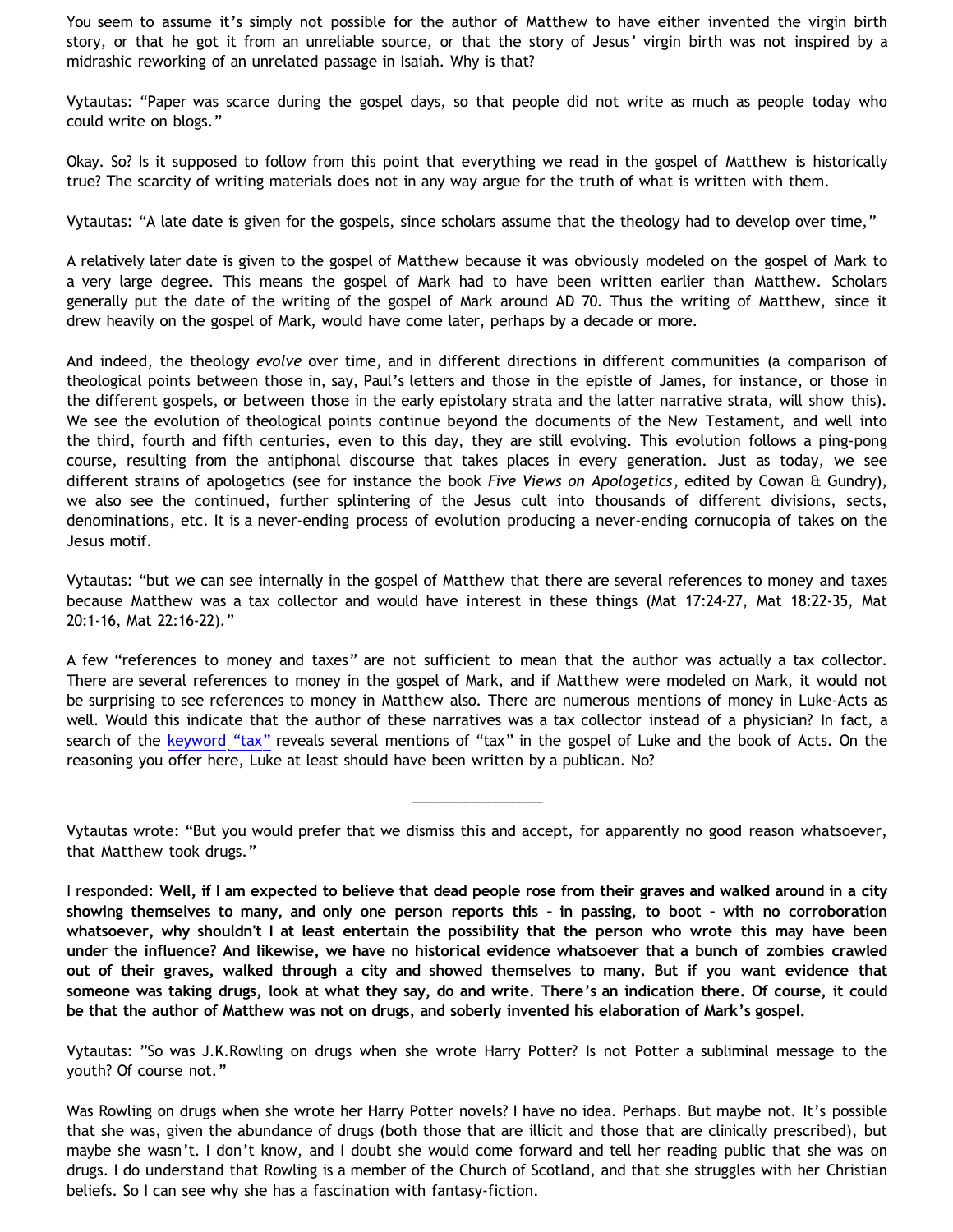Vytautas: "We have Matthew reporting the people coming out of the tombs after Jesus' resurrection, and they went into the holy city and appeared to many, and also Acts 1 records that there was 120 in the upper room near Jerusalem with the rest of the remaining apostles, so that I would identify a good potion of these people as the same because they were at the around the same time and place."

Let me get this straight: some of the unnamed 120 persons mentioned in Acts 1 are at least some of the unnamed (and unnumbered) reanimated corpses mentioned in Matthew 27:52-53? That's a new one for me. I don't think I've ever heard anyone make this claim before. That's quite an imagination you have there, Vytautas.

\_\_\_\_\_\_\_\_\_\_\_\_\_\_\_\_\_

Regarding Mt. 27:52-53, I wrote: **Matthew claims that this happened. But where's the proof? If dead people rose out of their graves and showed themselves to a bunch of people, who were those people, and why don't we have any of their firsthand testimonies? Was Matthew among these people? Even the author doesn't claim to have seen this himself.**

Vytautas: "Acts collaborates with the event in Matthew, so that these are the people that Peter says the prophet Joel wrote of (Acts 2)."

Where does Acts at all suggest that any of the 120 individuals mentioned in chapter 2 were reanimated corpses which crawled out of their graves? If Acts does not state this, how can it be seen as corroborating Matthew 27:52-53?

Vytautas: "I don't see the need of scores of people writing the same thing that they were witnesses of these events because they would add no new information than that which is already given in the NT."

So Matthew's passing reference to unnamed individuals rising out of graves, as in a famous 1980's Michael Jackson music video, is sufficient for you. This only confirms my suspicion that the Christian mindset requires of an individual the attitude that he accept whatever he reads in the bible as truth, regardless of the absence of corroborating evidence. This can only mean that the claim that Acts 2 corroborates Matthew 27:52-53 is simply a sham. If Acts 2 could not be construed as corroborating Matthew 27:52-53 (by a most unlikely stretch of the imagination), would it really matter?

Vytautas: "Matthew was close by these people that rose from the dead (Acts 1:13)."

Where does the book of Acts number any the risen corpses of Mt. 27:52-53 among the 120 it mentions in its first chapter?

Vytautas: "Of course, Luke does not say in Acts that these were the people that rose from the dead as Matthew records, but these people were not recent converts since Peter did not get up to preach yet."

So what justifies the supposition that they were people who rose from the grave, a la Mt. 27:52-53? Again, what text corroborates the reanimated corpses mentioned in Mt. 27:52-53? Acts surely does not. Neither does Matthew name any of these reanimated corpses, nor does Acts indicate that any of the 120 gathered on the day of Pentecost were reanimated corpses.

Vytautas wrote: If you can dismiss historical events because there is only one person that wrote about the event, then I can dismiss your stories that you tell me.

\_\_\_\_\_\_\_\_\_\_\_\_\_\_\_

I responded: **Threatening to dismiss my stories will not make me suddenly believe what is written in the New Testament. You're free to dismiss my stories all you like. Besides, it is not simply because the stories in the New Testament are not corroborated that I do not accept them. There are other factors. For one, they all presuppose the primacy of consciousness metaphysics, which I know is false. I've demonstrated this time and time again on my blog. That's sufficient reason as any to dismiss them. Any position which reduces to a subjective foundation should be dismissed because of this. There's also the fact that the New Testament is riddled with evidences showing that the Jesus story was elaborated on over time, growing from faint glimmers in Paul's letters to full-blown legends in the gospels and the book of Acts. So there are numerous reasons why I "dismiss" the New Testament as unhistorical, not just the one reason you cite here.**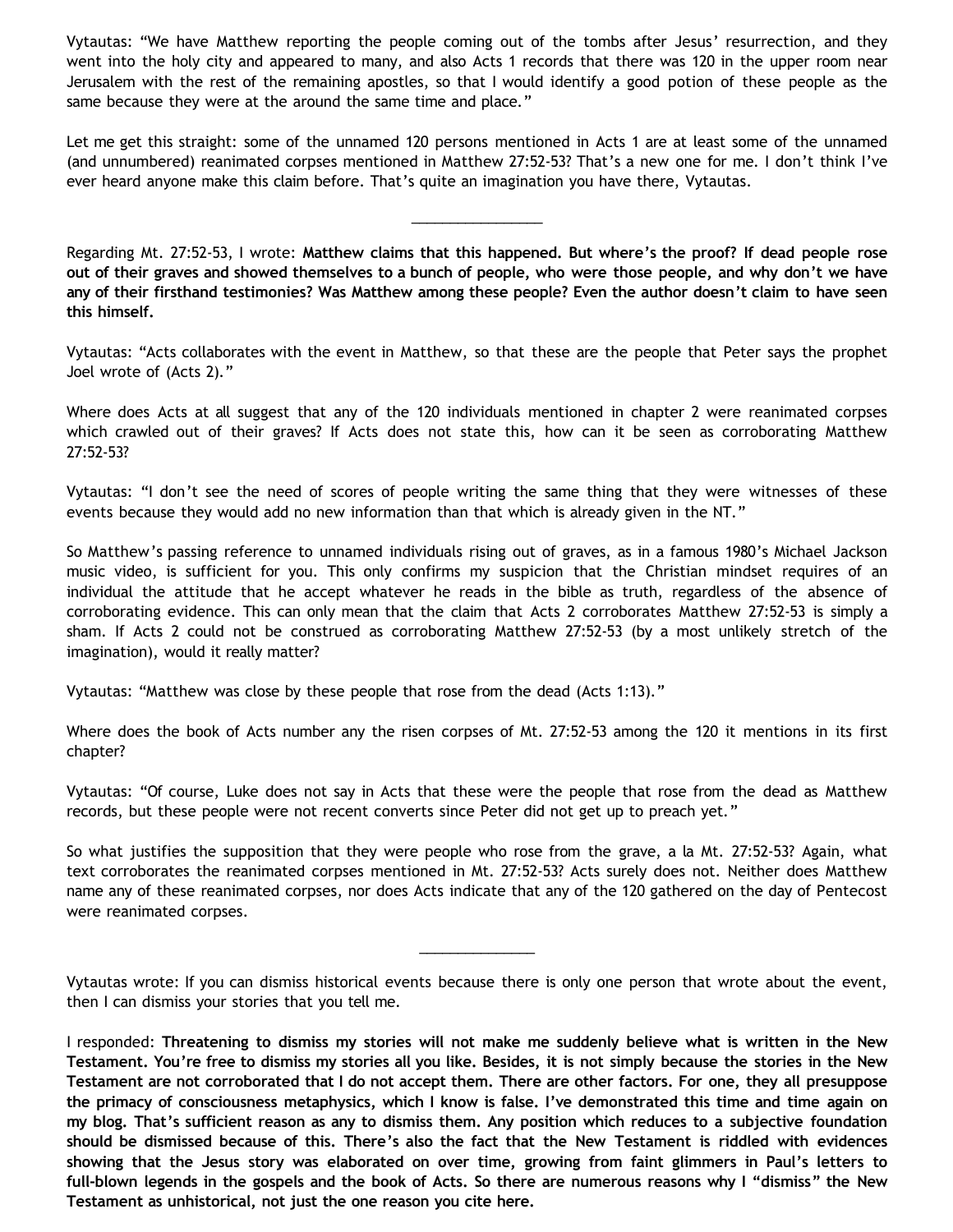Vytautas: "You fail to note the infinite distance between the Creator and the creature, so that what we cannot do such as move a rock by thinking it will move does not mean the Creator cannot do this."

It is nonsensical to speak of "infinite distance" between two things, unless of course one is actual and the other is fictitious. If both are actual, then any distance we posit or discover between them is measurable, such as the distance between Flagstaff and Butte, between Munich and Tokyo, or between earth and the moon.

As for attributing to an invisible magic being a power of consciousness such that we do not find in nature, it is up to those who assert such abilities to such alleged entities to validate those claims. I have no obligation to keep something like "the infinite distance between the Creator and the creature" in mind, for such immeasurable and indiscernible phenomena are not something I affirm in the first place. Indeed, how does one distinguish such things from something he is simply imagining?

Vytautas: "So you reject the New Testament on a philosophical basis and not a historical basis."

I don't accept the implied false dichotomy here. I can reject it on both bases. Essentially, I reject it because it is not true. And I have shown that my criticisms of its philosophical basis and its claim to historicity sustain inquiry and the various objections you've attempted to raise against them.

\_\_\_\_\_\_\_\_\_\_\_\_\_\_\_

Vytautas wrote: "God is able to create matter out of nothing."

I responded: **Good. Let's see a demonstration of this ability. Give me more than just the claim that a being with such ability exists. Anyone can imagine such a being. But so far, you've not given me any good reason to suppose your god is something other than imaginary. And, I don't think you can.**

Vytautas: "Moses gives the creation account in Genesis chapter 1 and 2. It gives an account of God creating the heavens and earth in six days, so that it explains things such as what are the sun, moon, and stars for and where man came from. The heavenly objects are given in order to keep time, man was created from dust, and woman was made from the rib of man."

Here we have an appeal to a storybook which serves as nothing more than a red herring. None of this is a demonstration of the ability you claim on behalf of your god. As I said, anyone can imagine a being creating matter out of nothing. But it's an entirely different thing to demonstrate it. Pointing to an ancient storybook only suggests that this whole notion is utterly imaginary and arbitrary.

Vytautas: "Existence itself does not answer the former questions, and cannot speak what the interpretation of the sun, moon, and stars are for as well as what man is here for."

More stolen concepts here. Reason, purpose, goal-orientation all presuppose existence. However, you are using these concepts as if they had meaning prior to existence. That's the fallacy of the stolen concept. If we start with existence (as opposed to non-existence), none of these "former questions" that you have in mind have any validity. They are complex questions, for they assume the stolen concepts which I have exposed and corrected, but to which you nonetheless still cling.

Besides, you're misappropriating the concept 'interpretation' here. Interpretation does not apply to concretes. On the contrary, it applies only in complex conceptual matters. We interpret volitional actions, statements, language, codes, not rocks, dust particles and stellar phenomena. We *identify* those things, not "interpret" them.

Vytautas: "If Existence was always here, then there is no ending point to history to which a goal or final cause can be given."

That's another stolen concept, one which is encouraged by [the cartoon universe premise of theism.](http://www.strongatheism.net/library/atheology/cartoon_universe_of_theism/) The idea here is that history is planned and choreographed by an invisible magic being, reducing reality to a cartoon, and human beings to characters in a cartoon. Again, it is invalid due to its dependence on stolen concepts. Besides, notice the underlying argument from depression in your remarks: If such and such is the case, then the situation is depressing, and I don't like it. Therefore, such and such cannot be the case. That's essentially what's being argued here. It is mere fallacious consequentialism.